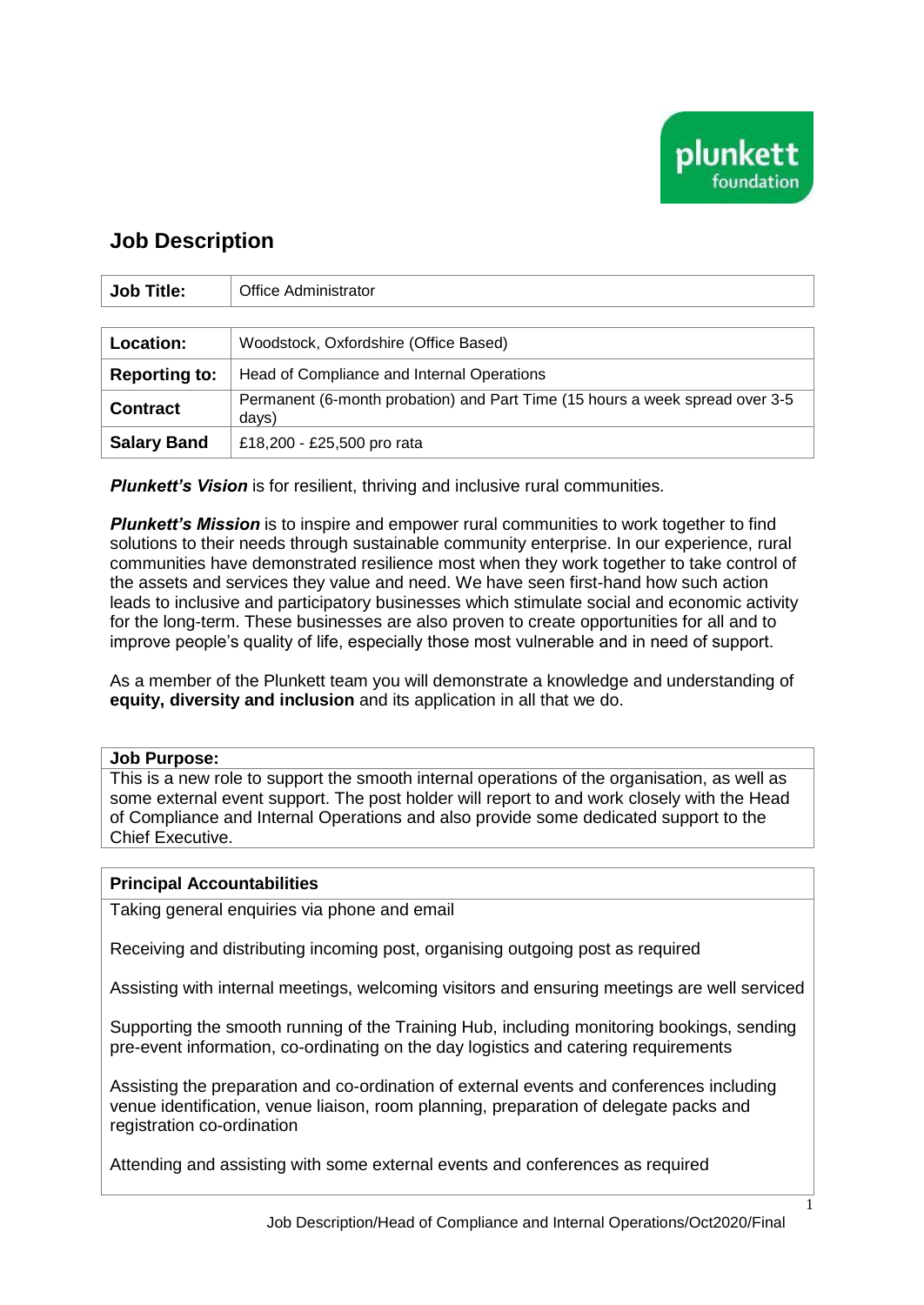Assist the coordination and logistical arrangements of all meetings of the Trustees

Ensuring office supplies and stationary are kept at sufficient levels

Sourcing and negotiating with office suppliers and services

Acting as a point of contact and co-ordination for IT issues including liaison with suppliers

Maintaining office tidiness at all times

Support the Head of Compliance and Internal Operations with general administration including the filing of legal and company documents, all necessary record keeping, timesheet management and assisting with staff inductions/leavers

Providing administration support to the Chief Executive including setting up meetings, diary management, and travel arrangements

Adhoc support for Senior Managers as required including arranging logistics for internal and external meetings and events, and travel arrangements.

## **PERSON SPECIFICATION**

**Job Title:** Office Administrator

|                       | <b>Essential</b>                                                                                                                                                               | <b>Desirable</b>                                                                                                                                                  |
|-----------------------|--------------------------------------------------------------------------------------------------------------------------------------------------------------------------------|-------------------------------------------------------------------------------------------------------------------------------------------------------------------|
| Knowledge             | Good working knowledge of Microsoft<br>Office software packages<br><b>Understanding of GDPR</b>                                                                                | Working knowledge of rural<br>communities, and the key issues<br>affecting them<br>Knowledge of community<br>businesses and their impact                          |
| <b>Experience</b>     | Experience of working in a similar role in<br>an office environment for at least 3 years<br>Experience of customer service<br>Experience of working within a team              | Experience supporting events<br>Experience of working with external<br>partners<br>Experience working as a personal<br>assistant<br>Project management experience |
| <b>Qualifications</b> |                                                                                                                                                                                | Educated to degree level or<br>equivalent                                                                                                                         |
| <b>Skills</b>         | Excellent IT skills, including experience of<br>the MS Office<br>Highly organised, efficient and an ability<br>to multi task effectively<br>Personal drive and self-motivation | <b>Financial literacy</b><br>Creative problem-solving skills                                                                                                      |